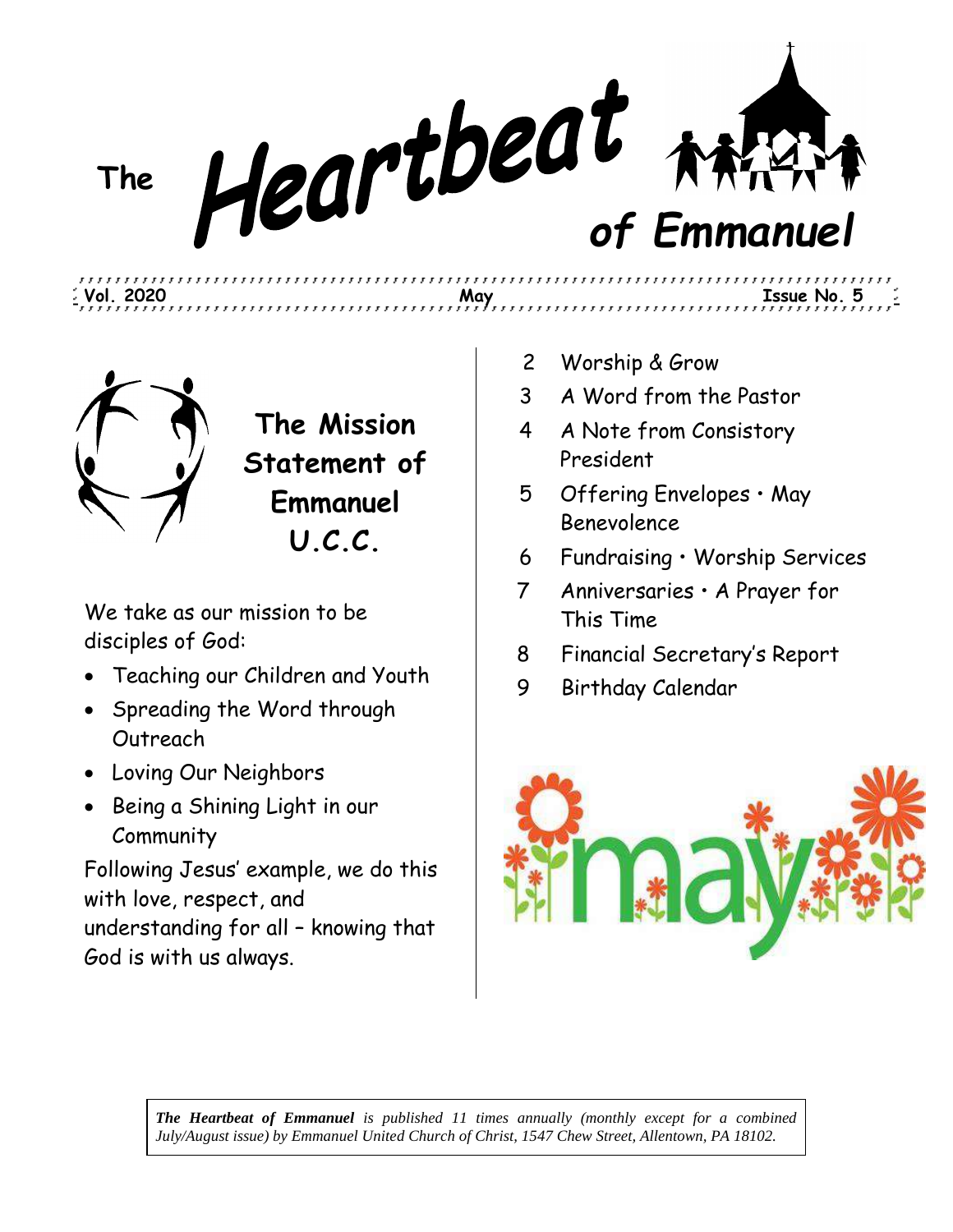## *WORSHIP AND GROW*

### **EACH SUNDAY Focus on FAITH – on hold til further notice Worship – on hold til further notice**



## **LOOKING AHEAD**

**Sunday, June 7 Trinity Sunday Easter Celebration HOLY COMMUNION (this is the plan right now)**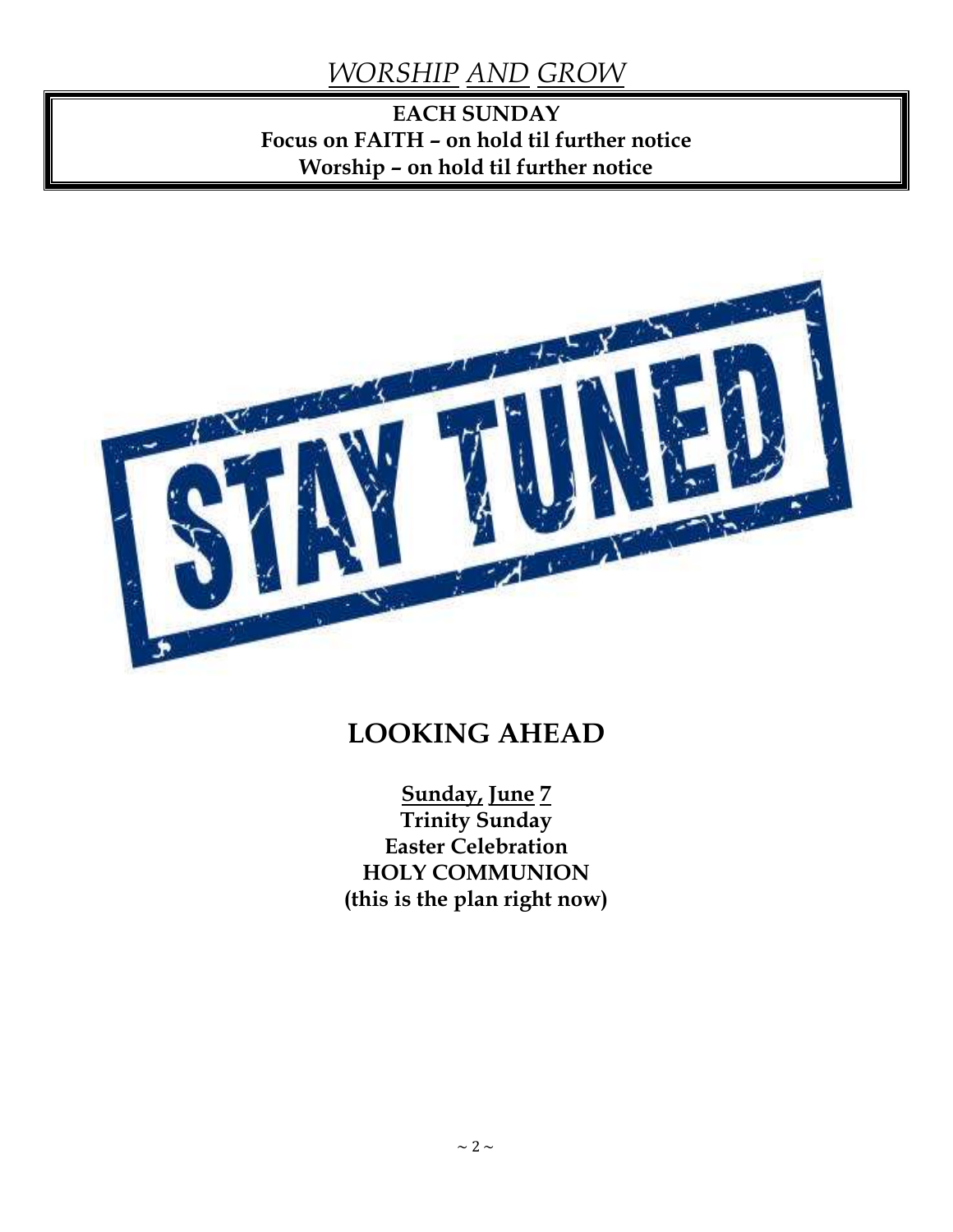

 Spring has arrived! The birds are singing their songs to me. I can hear them outside my window as I sit and pray. Brightly colored flowers have appeared on a tree outside. Everything is green. It doesn't quite feel like spring, though. It is difficult to see the new life when there is so much sickness and death in the world around us. We are in the season of Easter. Yet, for me it still feels like we are in that in between time. It feels like we are waiting outside the tomb, unaware that Jesus has risen.

I am forced to ask myself the question: What are we to do when faced with the darkness of the world, when the heaviness of the night rests upon us? It is easy for me to tell you to find hope in the cross. Truly, I believe this is the answer. It is significantly more difficult for a human being, even the most devout Christian, to push through the darkness that threatens to consume us simply by looking to the cross. And so I am reminded of a quote by American author Richard Bach, "What the caterpillar calls the end of the world the master calls a butterfly."

 The Voice translation of the Bible quotes Paul in this way "…so we are being transformed, metamorphosed, into His same image from one radiance of glory to another…" (2 Cor. 3:18). For those of you who have yet to awaken to the glory of spring I offer you this observation. If we can hold on to the tiniest bit of faith, God will transform us. Even when we feel as though we are being consumed by darkness, God is transforming us. We are the seed that sits in frozen soil all winter long only to grow into a beautiful flower in the spring. Allow this time to transform you. My prayers are with you.

In light and love, *Pastor Becky*

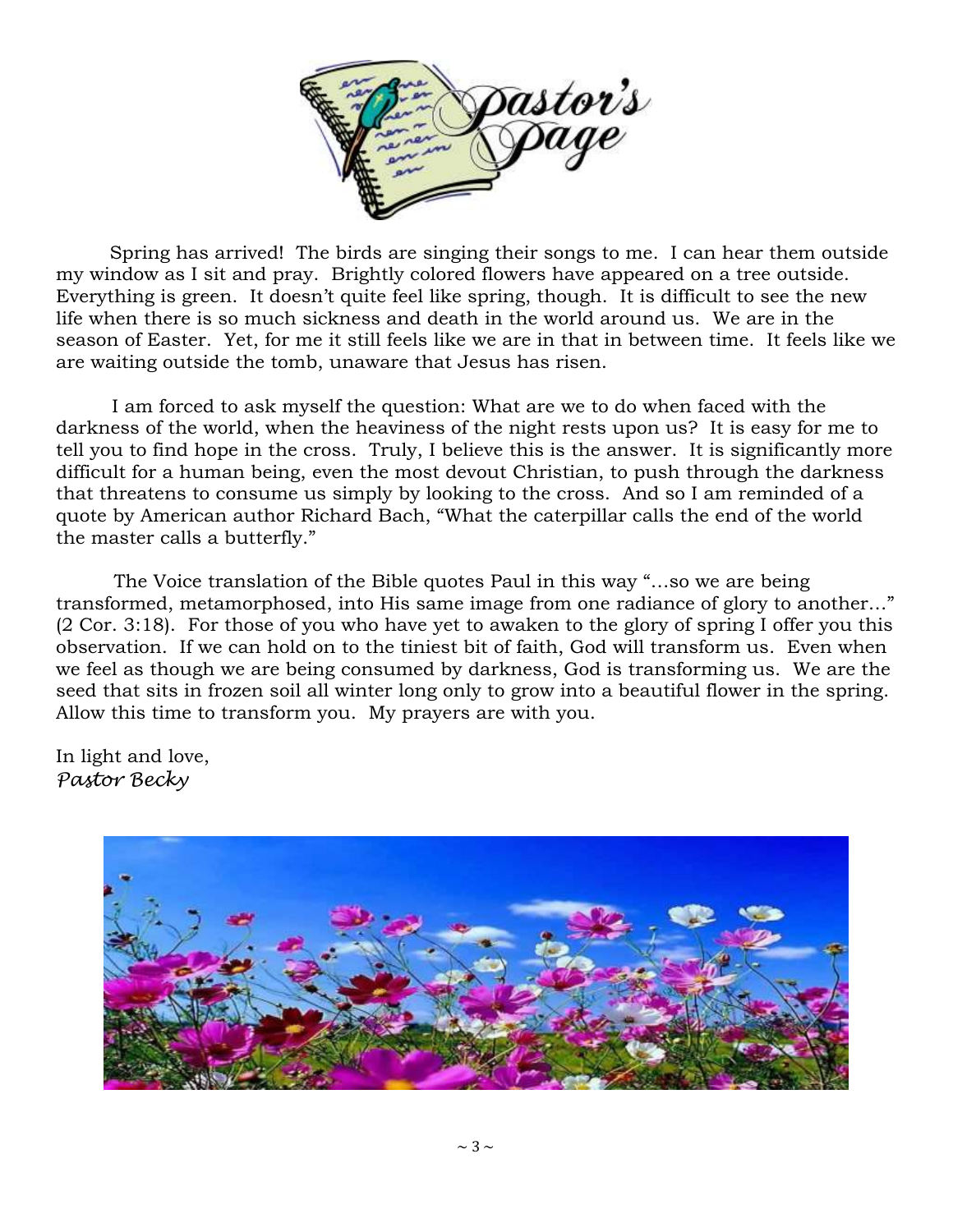#### **A Note from Consistory President**

What a strange time we are in. No one has ever experienced anything like this. "Stay-at-home" orders mean we cannot see family and friends. A big shout-out and thank you to all of our essential workers, especially those in the medical field, who are working tirelessly in our healthcare system.

We have not been able to worship for 7 weeks now and it looks like it will be another 5 weeks until that might happen. I don't know about you, but I have never been away from worship this long. I miss our church family and friends. I hope we will be able to gather together sooner than later. But right now, it is important that we follow the "stay-at-home" order and just wait until the day when we can all come together again and praise God.

We have cut things back at church in order to help with the finances of the church. We lowered the temperature in the sanctuary and social hall so that we weren't using a lot of heat. We have (4) people on payroll and we paid all of them through the end of March. By Consistory vote (via email), we continued to pay Pastor Becky and our church secretary, Jennifer their full salaries through April. For the month of May, it was voted that we cut Pastor Becky's salary in half as well as Jennifer's. We voted not to pay our sexton, Bill or our organist, Pete during April and May and, hopefully, we will be back together in June and their pay will resume at that time. Bills still come in and they need to be paid. We are extremely grateful for the offering that comes in on a weekly basis.

We will get through all of this. We just need to be patient and trust in God. If nothing else, I believe this has given us all the gift of time. Our lives are so hectic and we are always on the go. Maybe this is God's plan to slow us down a bit. Learn to appreciate what we have – stop to "smell the roses" so to speak. Families are together, games are being played, puzzles are being worked on, pictures are being looked at, projects around the house are being done, and closets are being cleaned out. Yes, school work still needs to be done and those who are working from home must still put in a day's work. But, we're together for our meals and we're not running off to the ball field for practice or running to yet another meeting.

Noah didn't swim in the flood to prove his faith; he and his family stayed in the Ark until it was safe! We need to do the same thing. Stay in until it is safe.

I hope that we will all be together again in June!

In Christian Love,

Kathy Heckman Consistory President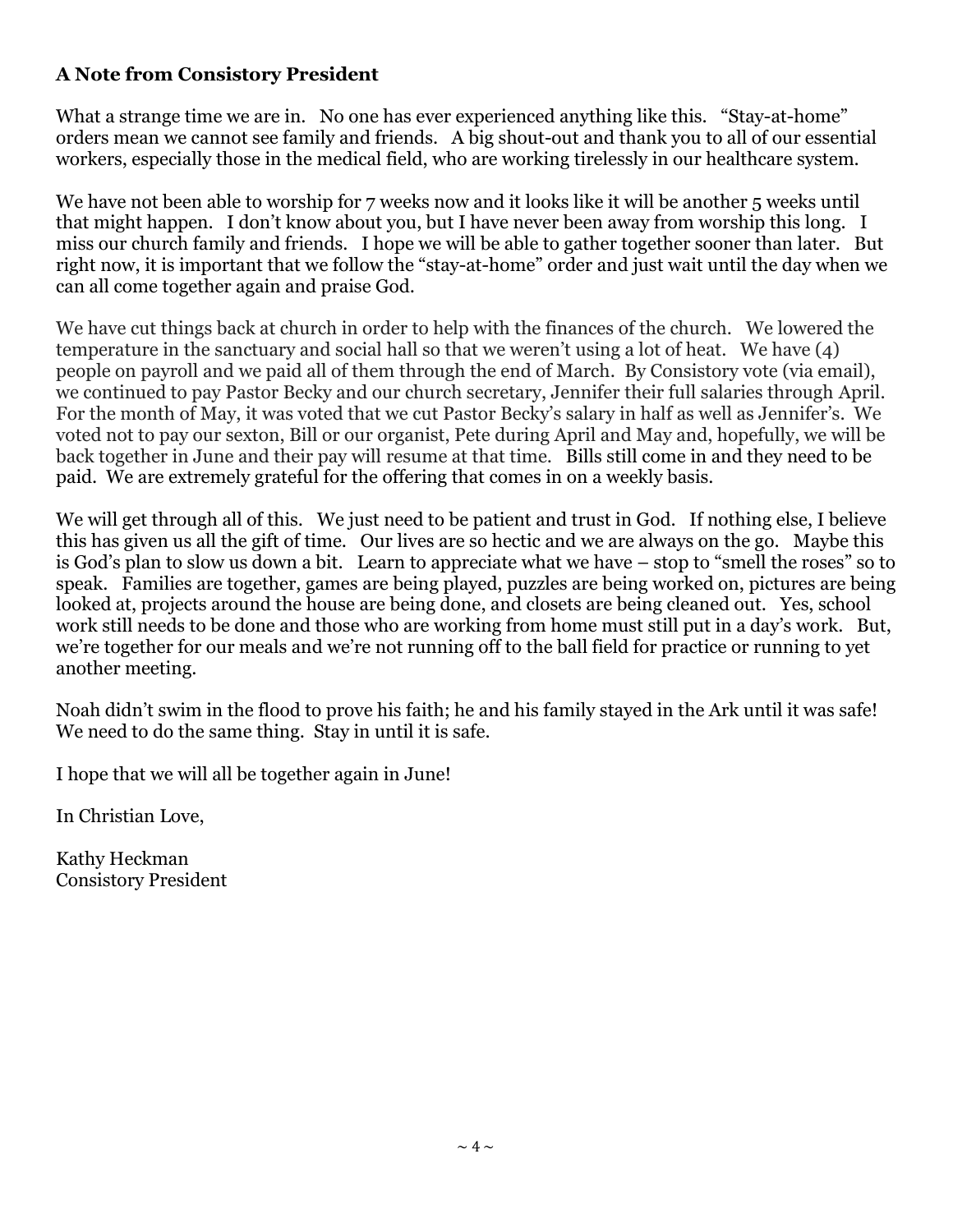#### **Offering Envelopes**

Thank you to those of you who are sending in their offering on a weekly basis. It is very much appreciated. Please know that you can send in your offering at any time. This helps us to be able to pay the bills that come in on a regular basis.

Another way to financially support the church is through on-line giving. It's easy to do and you can contribute from the comfort of your home.

Setting up your on-line contribution is easy. Go to our website – Emmanuelunitedchurch.org – click on Donate – click on the symbol at the bottom of the page. Create a new account with a user name and password. That's it – you're in! Now you just need to follow the prompts to set up your giving. All the various envelopes are listed. You can give to the regular account – to the special account – to heat, flowers, bulletins, communion, OCWM, etc. It's all right there on the site. You click on "Select Gift Type" and you can either give a recurring gift or a one-time gift. It's safe and easy.

Thank you!

\*\*\*\*\*\*\*\*\*\*\*\*

#### **May benevolence is Freedom School.**

"Implemented in partnership with the Children's Defense Fund, The Jim Lawson Freedom School provides children and youth grades K-12 within the Allentown School District with a unique educational opportunity to interrupt summer learning loss experienced by many inner city children. The school provides summer enrichment through a research based and multicultural curriculum that support children and families around five essential components: high quality academic enrichment, and nutrition, health and mental health. The school boosts student motivation to read, generates positive attitudes towards learning, and connects the needs of the children and families to the resources of their communities.

Delivered as a six week summer initiative that partners mission appropriate college level interns (referred to as Servant Leaders) with students (referred to as Scholars) the school operates annually from July to August, Monday through Friday (8am to 3pm) and provides children with free books, nutritious meals, educational field trips and an opportunity to learn about the significance of the American Civil Rights Movement.

The Jim Lawson Freedom School fosters an environment that support children and young adults to excel and believe in their ability to make a difference in themselves and in their families, schools, communities, country, and world."

<http://www.rcdclv.org/james-lawson-freedom-school.html>

Please remember others with your kindness through Christ our Lord.

Please consider donating to this benevolence when your offering is made either on-line or by mailing into the church.

Thank you!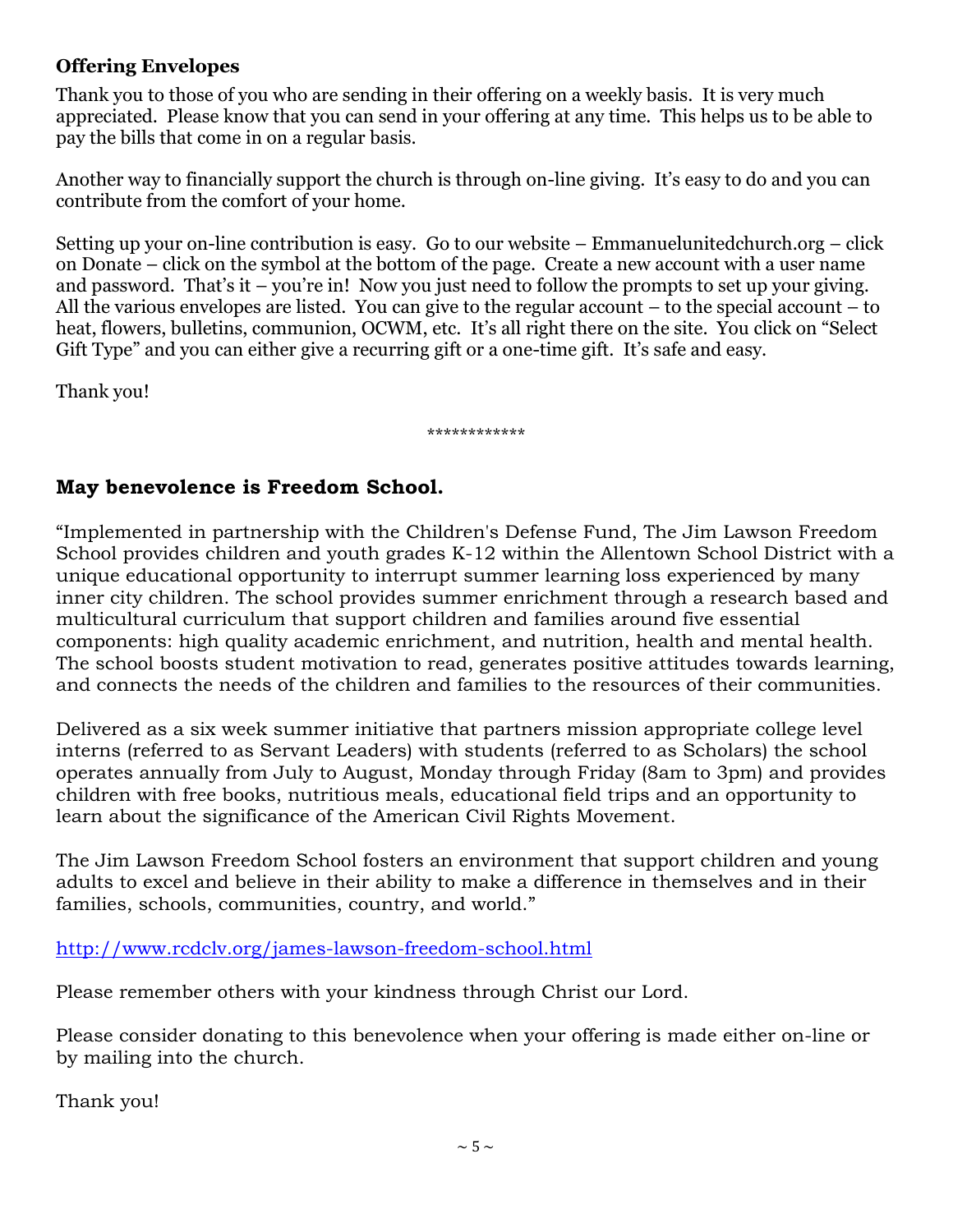

As I write this, we are in the  $7<sup>th</sup>$  week of the Coronavirus shut down. I hope everyone is staying home, if possible, and remain healthy and safe.

Our Fundraising Committee had a conference call on Thursday, April 23rd and we discussed upcoming Fundraisers. Unfortunately, due to the continued "stay-at-home" order, and not sure when we will be able to gather socially, we decided to cancel all upcoming fundraisers.

The **Spring Basket Social** that was to be held on **Saturday, May 16th** is **cancelled**. We are not rescheduling the Basket Social. If you have already started to put baskets together, we ask that you put them aside until next year.

Other upcoming events include:

- $\triangleright$  Sunday, May 3rd Walking Tacos luncheon after church **cancelled.**
- Tuesday, June 2nd Primary Election Day Bake Sale **cancelled.**
- Saturday, June 6th Food Bazaar **cancelled.**

We will "revisit" Fundraisers over the summer and into the fall and will keep you posted. We hope to be able to do one or two Penny Parties, the Fall Food Bazaar and the Gift Card Social. Time will tell.

Thanks!

Kathy Heckman, Chair

\*\*\*\*\*\*\*\*\*\*\*\*

#### **Worship Services**

We are hoping to be able to worship again in the Sanctuary on Sunday, June  $7<sup>th</sup>$ . (again, time will tell). Looking ahead, Pastor Becky would very much like to celebrate Easter Sunday on Sunday, June 7<sup>th</sup> at 11:00 am. If you are able, we would very much like to fill the sanctuary that day to give thanks to God and sing praises that we are able to be together once again.

If that works, we would celebrate "Holy Humor" Sunday on June 14th.

And to round things out, we would like to celebrate "Festival of the Christian Home", Pentecost and Confirmation on Sunday, June 21st .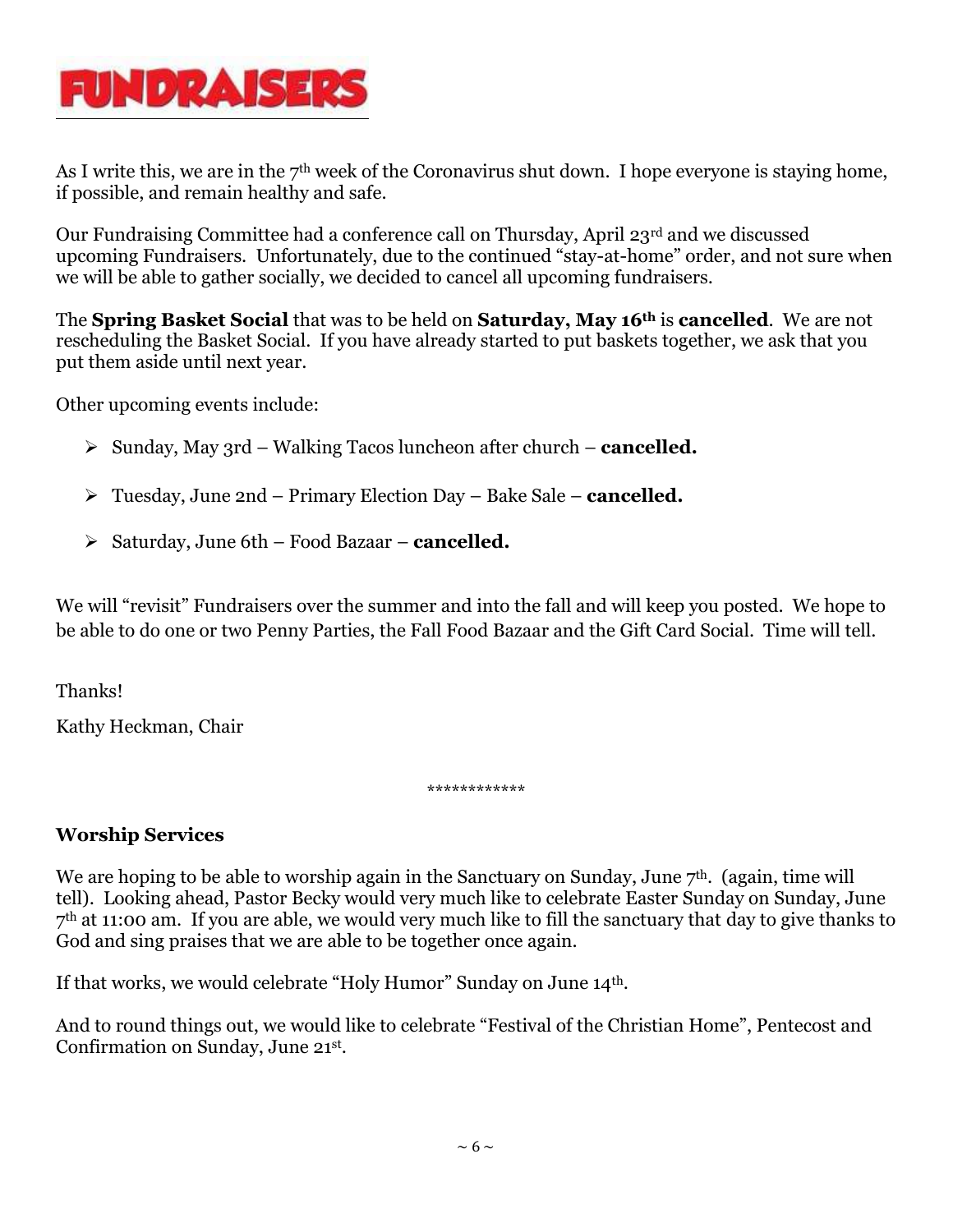



| Steve & Sabrina Welty<br>May 3, 1997      | 23 years |
|-------------------------------------------|----------|
| Jack & Julie Kaye<br>May 5, 1991          | 29 years |
| Michael & Lisa Saylor<br>May 15, 2011     | 9 years  |
| Bill & Diane Eichelberger<br>May 23, 1970 | 50 years |

#### \*\*\*\*\*\*\*\*\*\*\*\*\*

#### **A Prayer for this time – taken from a post on the internet:**

"Eternal Father, You made the whole World stop spinning for a while. You silenced the noise that we all have created. You made us bend our knees again and ask for a Miracle.

You closed Your Churches so we will realize how dark our World is without You in it. You humbled the proud and the powerful.

The economy is crashing, businesses are closing. We were very proud; we thought that everything we have, everything we possess, was the result of our hard work.

We have forgotten that it was always Your grace and mercy that made us who we are. We're running in circles looking for some cure to this disease, when in fact, we need to humble ourselves and ask You for guidance and wisdom.

We've been living our lives like we will be here on Earth forever, like there's no Heaven. Maybe these trials are Your mercy in disguise. Maybe this virus is actually Your way of purifying us and cleansing our soul, bringing us back to You!

Today as these words travel about, may all who see and hear them join their hearts and hands together in prayer! Asking for forgiveness and asking for healing and protection from this virus. God just wipe it from the Earth!

Father, You have been patiently waiting for us. We're so sorry for ignoring Your voice and in our selfish ways, we've sometimes forgotten that You are GOD!!

You only need to say the words and our souls shall all be healed. We ask these things in Jesus name.

Amen"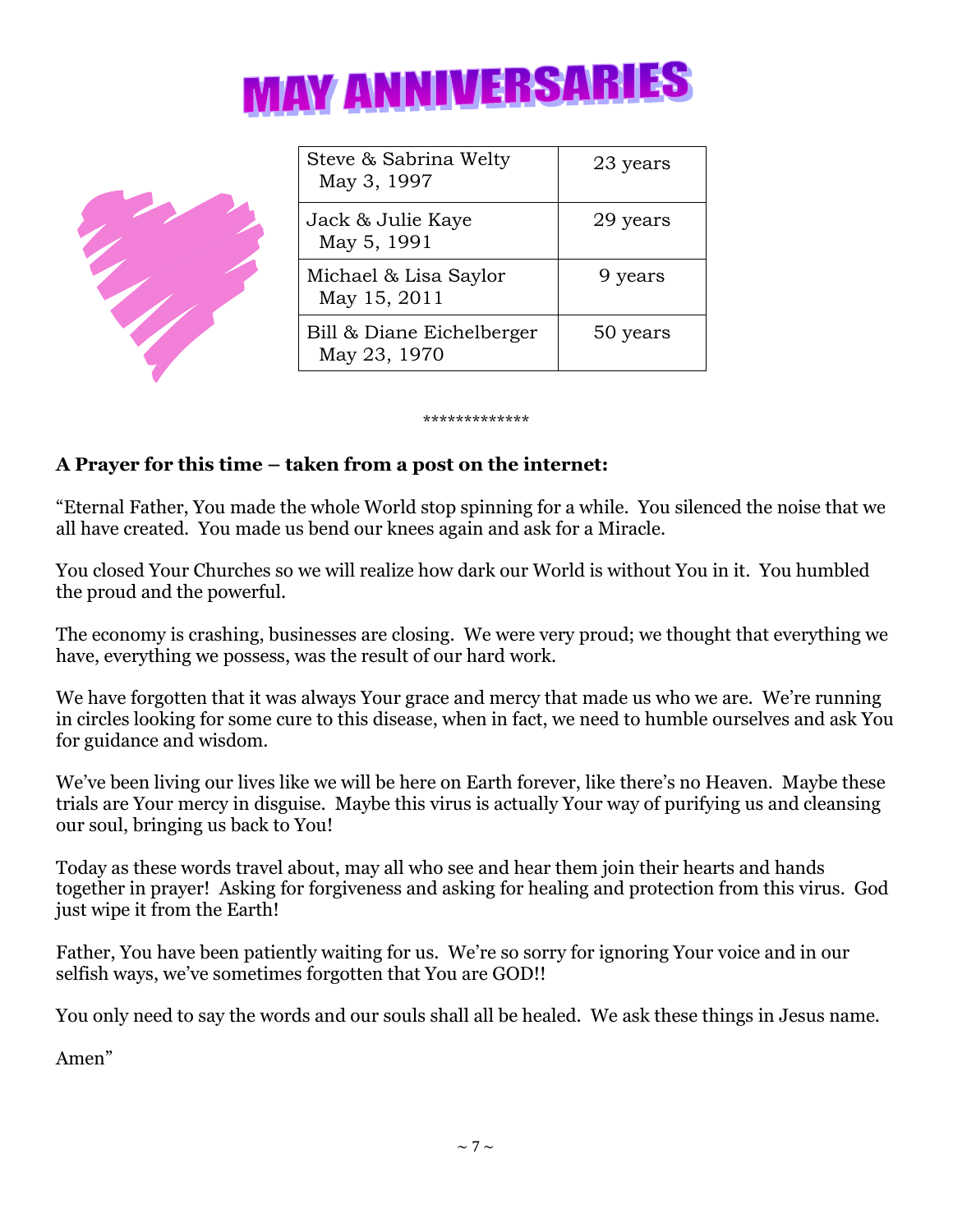## **Financial Secretary's Report April 2020**

Spring is starting to blossom all around us, Easter is past and the weather is finally warming and yet this year is all different. COVID-19 has changed all that we do. Pastor Becky has been providing our Sunday worship times each week by Facebook. We have been thankful that we have members that continue to support our church family by sending the offering in each week. Unfortunately, our bills continue, so please keep up your support until we have the good fortune of returning to worship. In the Regular Account, we had a total offering of \$6,324.50. In Benevolence our total gifts were \$735.00. Thank you to all that supported these causes.

The following chart shows the distribution of our Income for the first four-month period as compared to last year. I will also show our total expenses as of March versus the same period in 2019.

| <b>2019 Income Distribution</b> |                 |               | <b>2020 Income Distribution</b> |               |               |  |
|---------------------------------|-----------------|---------------|---------------------------------|---------------|---------------|--|
| As of April 30                  | Income          | <b>Budget</b> | As of April 30                  | <b>Income</b> | <b>Budget</b> |  |
| <b>Regular Gifts</b>            | 32,179.90<br>\$ |               | <b>Regular Gifts</b>            | \$22,921.17   |               |  |
| <b>Special Gifts</b>            | 15,327.83<br>\$ |               | <b>Special Gifts</b>            | \$16,854.44   |               |  |
| Distribution                    |                 |               | Distribution                    |               |               |  |
| <b>Fund Raising</b>             | 3,803.50<br>\$  |               | <b>Fund Raising</b>             | 1,508.00      |               |  |
|                                 |                 |               |                                 |               |               |  |
| <b>Total</b>                    | 51,311.23<br>\$ | \$49,035.68   | <b>Total</b>                    | \$41,283.61   | \$47,700.68   |  |
|                                 |                 |               |                                 |               |               |  |
| Benevolence                     | 4,892.04<br>\$  | 4,903.68      | Benevolence                     | 3,121.00      | 4,700.00      |  |

| 2019 Expenses           |                             |               | 2020 Expenses     |                 |                |
|-------------------------|-----------------------------|---------------|-------------------|-----------------|----------------|
| As of March 31          | <b>Expenses</b>             | <b>Budget</b> | As of March 31    | <b>Expenses</b> | <b>Budget</b>  |
| <b>Salaries</b><br>$\&$ | 21,661.11<br>$\mathbb{S}^-$ | \$22,920.50   | Salaries<br>$\&$  | \$22,653.79     | \$22,838.00    |
| <b>Benefits</b>         |                             |               | <b>Benefits</b>   |                 |                |
| <b>Utilities</b>        | 5,587.55<br>\$              | 5,212.50<br>S | <b>Utilities</b>  | 4,881.01        | 4,587.50       |
| Operations              | 7,509.79<br>\$              | 8,643.75      | <b>Operations</b> | 6,376.96        | 8,350.00<br>\$ |
|                         |                             |               |                   |                 |                |
| <b>Total</b>            | 34,758.45<br>\$.            | \$36,776.75   | <b>Total</b>      | \$33,911.76     | \$35,775.50    |
|                         |                             |               |                   |                 |                |